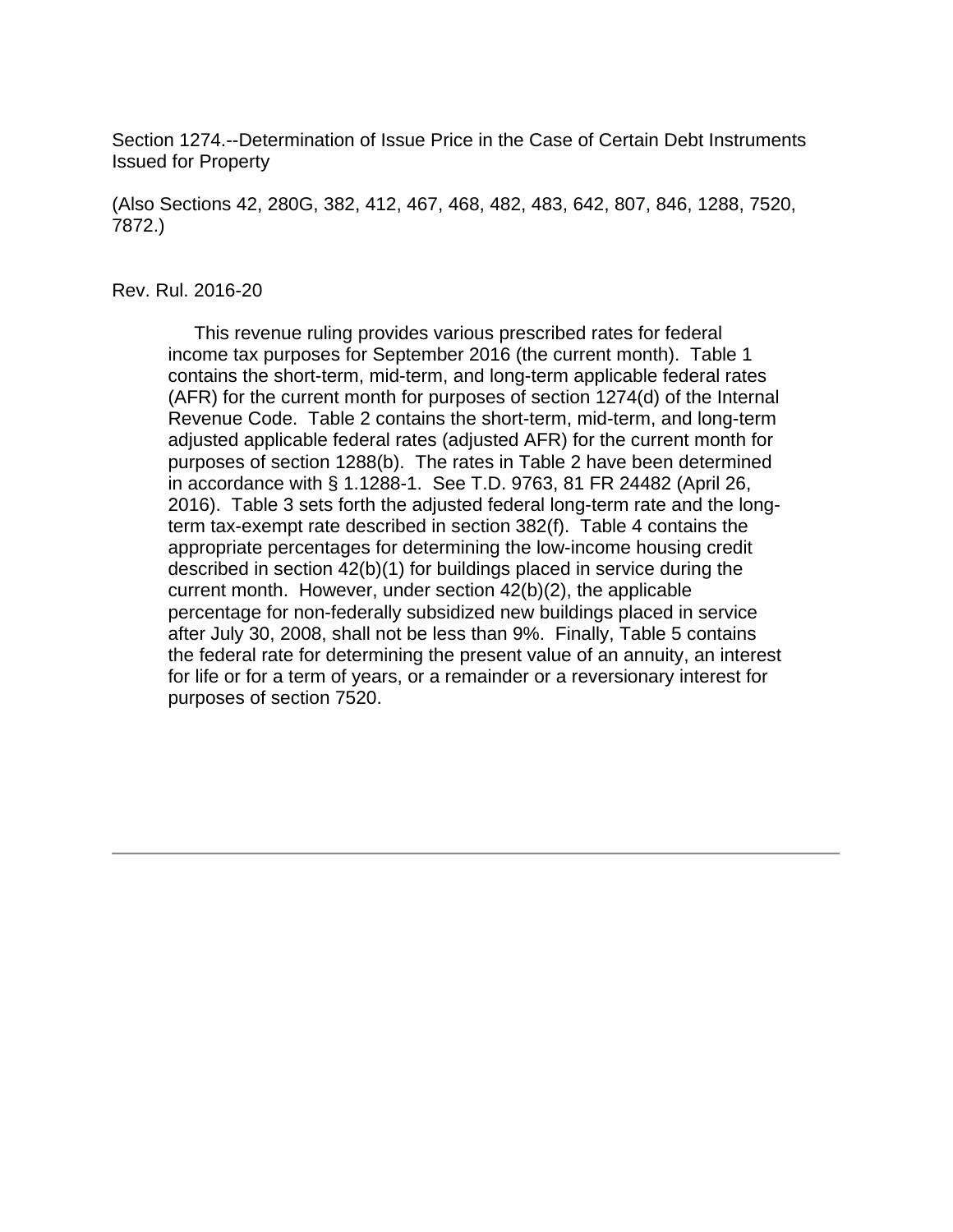## REV. RUL. 2016-20 TABLE 1

## Applicable Federal Rates (AFR) for September 2016

|            | <b>Period for Compounding</b> |            |                  |                |  |  |
|------------|-------------------------------|------------|------------------|----------------|--|--|
|            | Annual                        | Semiannual | <b>Quarterly</b> | <b>Monthly</b> |  |  |
|            | Short-term                    |            |                  |                |  |  |
| <b>AFR</b> | .61%                          | .61%       | .61%             | .61%           |  |  |
| 110% AFR   | .67%                          | .67%       | .67%             | .67%           |  |  |
| 120% AFR   | .73%                          | .73%       | .73%             | .73%           |  |  |
| 130% AFR   | .79%                          | .79%       | .79%             | .79%           |  |  |
|            | Mid-term                      |            |                  |                |  |  |
| <b>AFR</b> | 1.22%                         | 1.22%      | 1.22%            | 1.22%          |  |  |
| 110% AFR   | 1.34%                         | 1.34%      | 1.34%            | 1.34%          |  |  |
| 120% AFR   | 1.47%                         | 1.46%      | 1.46%            | 1.46%          |  |  |
| 130% AFR   | 1.60%                         | 1.59%      | 1.59%            | 1.58%          |  |  |
| 150% AFR   | 1.84%                         | 1.83%      | 1.83%            | 1.82%          |  |  |
| 175% AFR   | 2.15%                         | 2.14%      | 2.13%            | 2.13%          |  |  |
|            | Long-term                     |            |                  |                |  |  |
| <b>AFR</b> | 1.90%                         | 1.89%      | 1.89%            | 1.88%          |  |  |
| 110% AFR   | 2.09%                         | 2.08%      | 2.07%            | 2.07%          |  |  |
| 120% AFR   | 2.28%                         | 2.27%      | 2.26%            | 2.26%          |  |  |
| 130% AFR   | 2.48%                         | 2.46%      | 2.45%            | 2.45%          |  |  |
|            |                               |            |                  |                |  |  |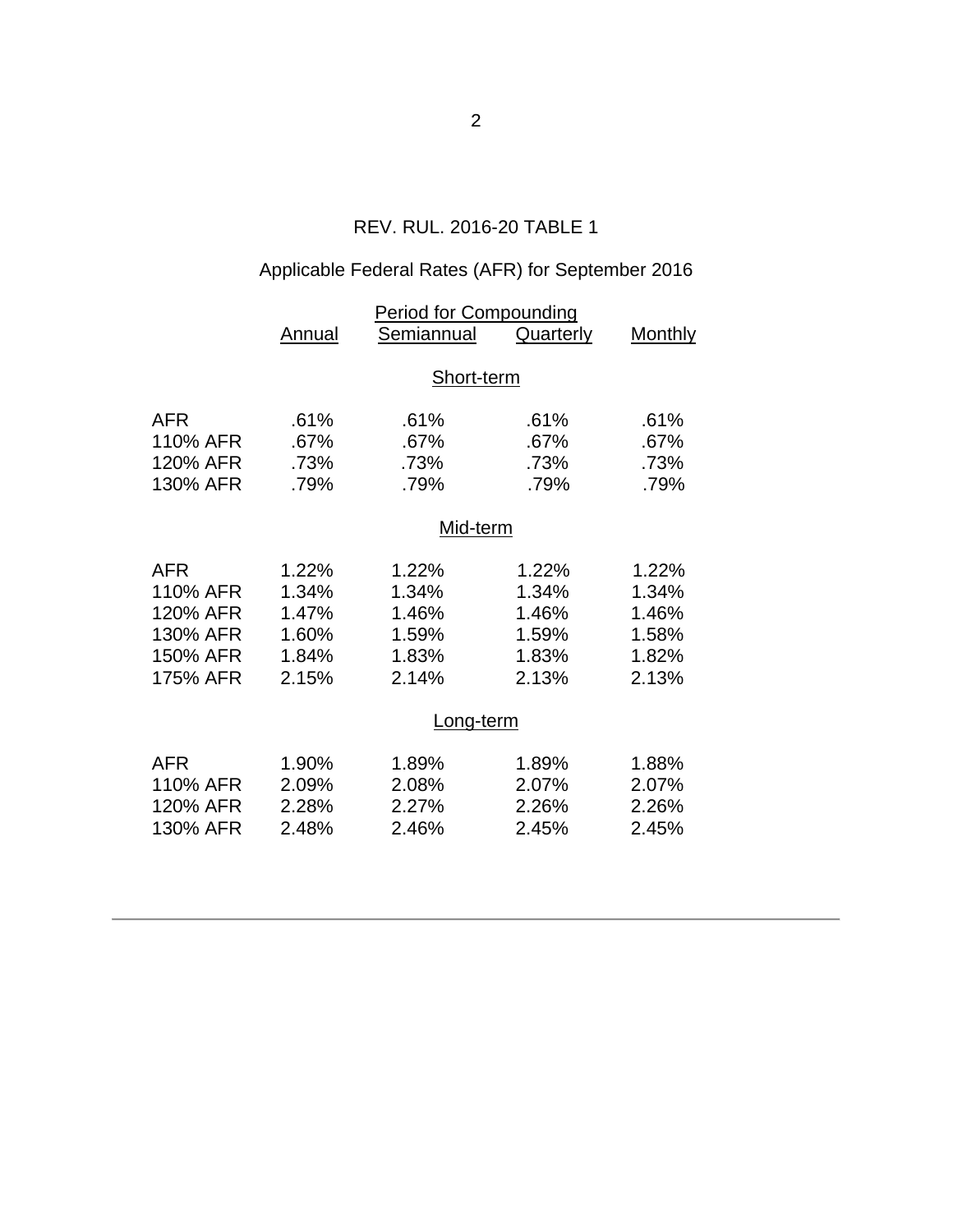### REV. RUL. 2016-20 TABLE 2

## Adjusted AFR for September 2016

| Period for Compounding     |         |            |           |         |  |  |  |
|----------------------------|---------|------------|-----------|---------|--|--|--|
|                            | Annual  | Semiannual | Quarterly | Monthly |  |  |  |
| Short-term<br>adjusted AFR | .45%    | .45%       | .45%      | .45%    |  |  |  |
| Mid-term<br>adjusted AFR   | $.91\%$ | .91%       | .91%      | .91%    |  |  |  |
| Long-term<br>adjusted AFR  | 1.41%   | 1.41%      | 1.41%     | 1.41%   |  |  |  |

## REV. RUL. 2016-20 TABLE 3

# Rates Under Section 382 for September 2016

| Adjusted federal long-term rate for the current month                                                                                                                                | 1.41% |
|--------------------------------------------------------------------------------------------------------------------------------------------------------------------------------------|-------|
| Long-term tax-exempt rate for ownership changes during the<br>current month (the highest of the adjusted federal long-term<br>rates for the current month and the prior two months.) | 2.08% |